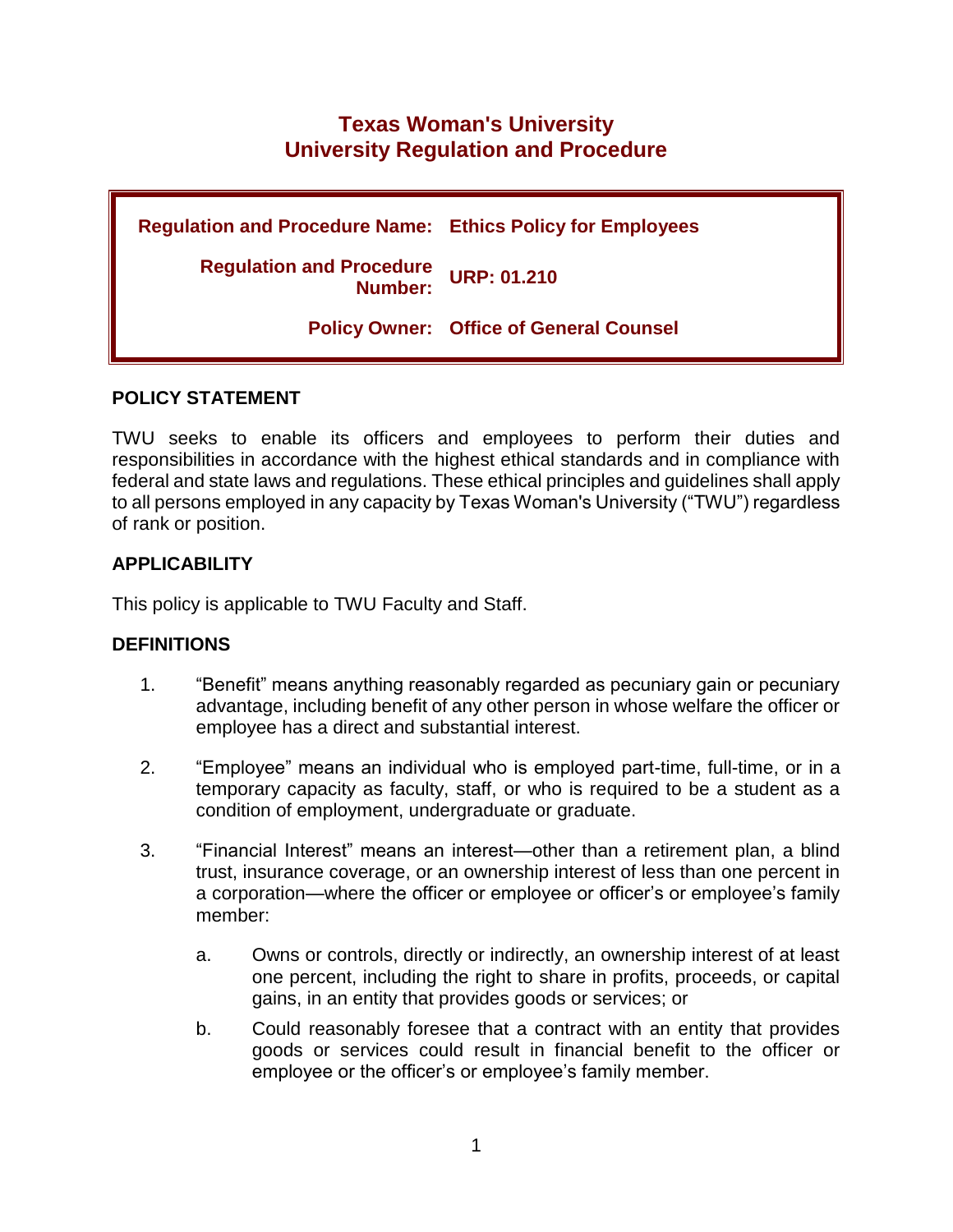4. "Potential Conflict of Interest" means the situation that exists when an officer or employee involved in procurement or contract management or a family member of the officer or employee has a financial interest in a private vendor that is a party to a purchasing card transaction, contract or bid for a purchase of goods or services involving the System or institution.

# **REGULATION AND PROCEDURE**

I. Principles of Ethical Conduct

The principles of ethical conduct are as follows

- A. TWU employees shall put forth an honest effort in the performance of their duties.
- B. TWU employees shall not use their public positions for private gain.
- C. TWU employees shall make no unauthorized commitments or promises of any kind purporting to bind TWU or any of its components.
- D. TWU employees shall not hold financial interests that are in conflict with the conscientious performance of their official duties and responsibilities.
- E. TWU employees shall not engage in any financial transaction in order to further any private interest using non-public information which they obtain in the course of their employment.
- F. TWU employees shall protect and conserve public property and shall not use it for other than authorized activities.
- G. TWU employees shall not engage in outside employment or activities, including seeking or negotiating for employment, that conflict with official duties and responsibilities.
- H. TWU employees shall promptly disclose waste, fraud, abuse, and corruption to appropriate authorities. TWU employees shall not make personal investments that could reasonably be expected to create a substantial conflict between the employee's private interests and the public interest.
- I. TWU employees shall adhere to laws, regulations, and policies that provide equal opportunity for all persons regardless of race, color, religion, sex, sexual orientation, national or ethnic origin, age, veteran's status, or disability, except as provided by law.
- J. TWU Employees shall report suspected child abuse or neglect to the Texas Department of Family and Protective Services or the state or local law enforcement.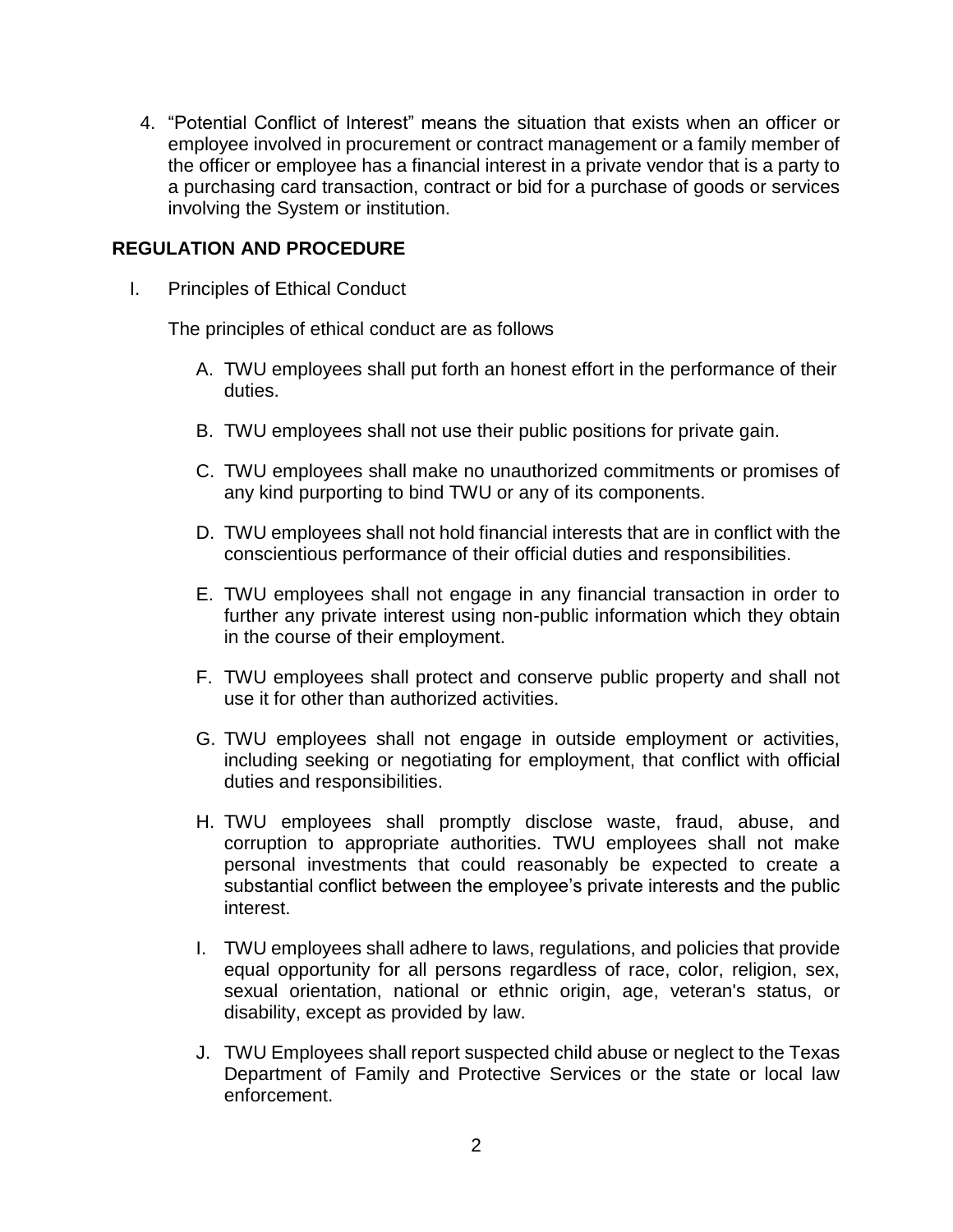- K. All TWU employees are expected to obey all federal, state, and local laws and are subject to disciplinary action for a violation of those laws.
- II. Conflicts of Interest
	- A. Ethics Commission Financial Disclosure Statements: The Chancellor and President ("Chancellor") of TWU is required to file a financial statement with the Texas Ethics Commission annually. Forms prescribed by the Commission shall be utilized.
	- B. Disclosure Obligation for Employees and Officials Involved in Procurement or Contract Management: Employees and officials involved in procurement or contract management for TWU are required to immediately disclose potential conflicts of interest with respect to contracts or bids for the purchase of goods or services from a private vendor that are known by the employee or official at any time during the procurement process, from the initial request for bids for the purchase of goods or services until the completed final delivery, or during the term of the contract with the private vendor. Disclosures shall be made using a form prescribed by the Chancellor and shall be submitted to employee or official's immediate supervisor.
	- C. Disclosure of Interest in Property to be Acquired: As an officer of government, the Chancellor is required to disclose any legal or equitable interest in property that is to be acquired with public funds. Such disclosure shall be made by filing an affidavit containing specific information as required by statute. The affidavit must be filed with the county clerk of the county in which the individual resides and the county clerk of each county in which the property is located. Such filing must be completed within 10 days before the date on which the property is to be acquired by purchase or condemnation. "Public funds" include only funds collected by or through a government.
	- D. Nepotism: Employment of relatives shall be addressed in accordance with TWU policy and procedures. (*See* URP 05.215: Nepotism- Employment of Relatives)
	- E. Agent by Proxy: No TWU employee shall act as an agent for another person in the negotiation of the terms of an agreement relating to the provision of money, services, or property to TWU.
- III. Travel

Copies of the TWU and State of Texas travel regulations may be obtained from the TWU Controller's Office.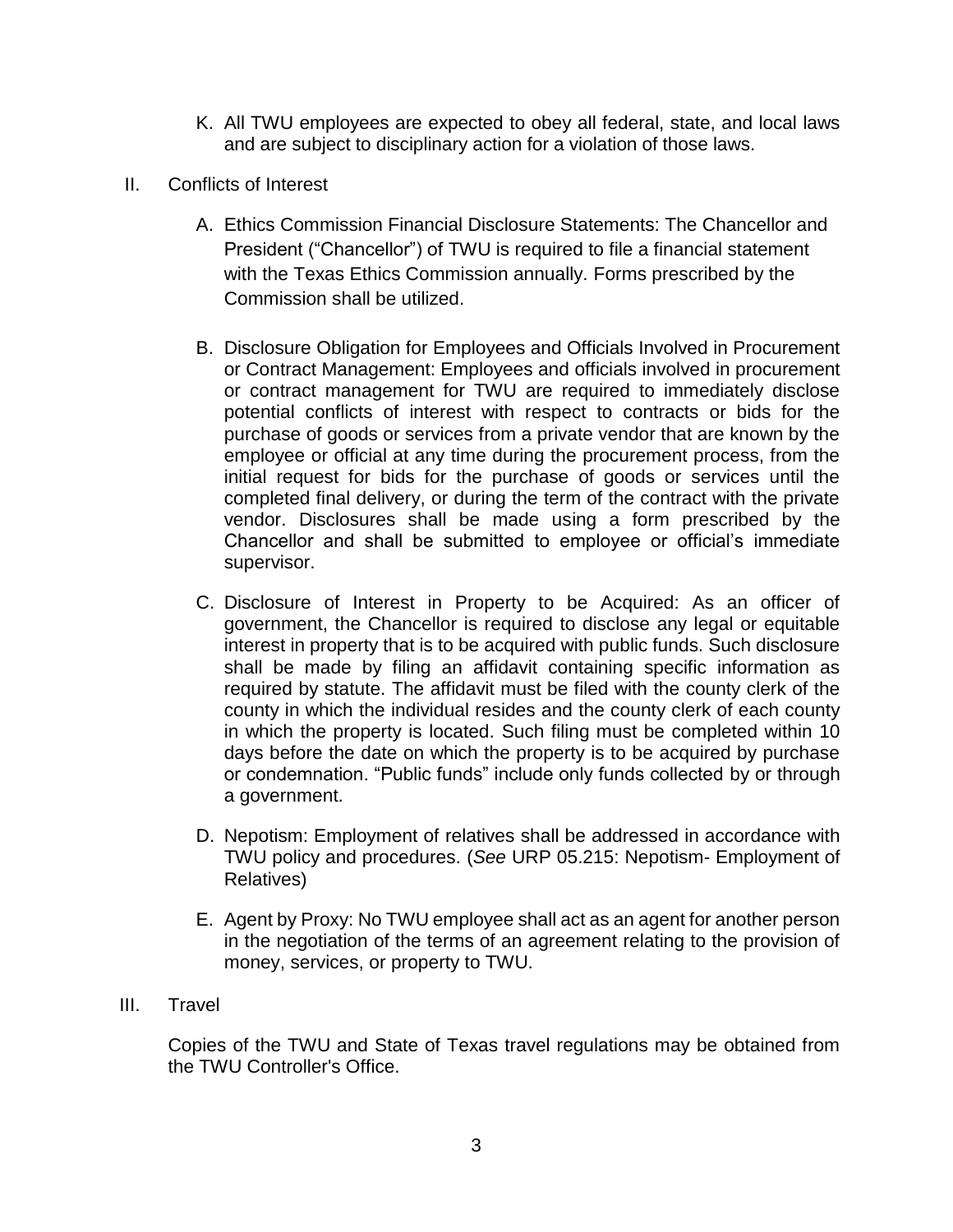- A. Transportation, Meals, and Lodging: All TWU employees will abide by the TWU and State of Texas travel regulations in regard to transportation, meals, and lodging requirements.
- B. "Official Business" for Purpose of Travel: To qualify for travel reimbursements and use of TWU vehicles, the purpose of a trip must be "state business" or "official business" of TWU. State or official business is the accomplishment of a government function directly entrusted to TWU or one of its components, including the reasonably necessary means and methods to accomplish that function.
- C. Reimbursement for Employees Who Travel Under Contracts and Grants: Employees traveling under contracts and grants (federal, state, private) shall be reimbursed for travel expenses and allowances on the same basis as other TWU employees, except in those instances where the terms of the contract or grant specify travel guidelines and reimbursement rates which differ from State of Texas reimbursement rates.
- D. Travel Bonus (Frequent Flyer) Awards: TWU employees who earn credit with airlines, hotels, car rental companies, etc., for official travel are not required to account for such credit or to use such for official travel only.
- E. State Credit Cards: TWU employees may not use state credit cards for personal expenses. State credit cards may only be used for legitimate TWU business expenses. Payment of charges on individual cards is the sole responsibility of the individual employee. TWU shall not be responsible for the charges, regardless of the type of charge. Employees may use state credit cards to charge for items that, while they qualify as official business, are not fully reimbursable under state and/or TWU guidelines for reimbursement.
- F. Foreign Travel: Requests for travel outside of the United States for which reimbursement is sought must be approved by the Chancellor or the Chancellor's designee, in writing and in advance.
- IV. Benefits, Gifts, and Honoraria
	- A. Bribery: No TWU employee may solicit, offer, or accept any benefit in exchange for their decision, opinion, recommendation, vote, or other exercise of official power or discretion or accept any benefit for performing the employee's official duties in favor of another. A benefit that is otherwise allowed by TWU policy is nevertheless prohibited if it is offered in exchange for official action, as described above.
	- B. Prohibited Benefits: TWU employees who exercise discretion in connection with contracts, purchases, payments, claims and other pecuniary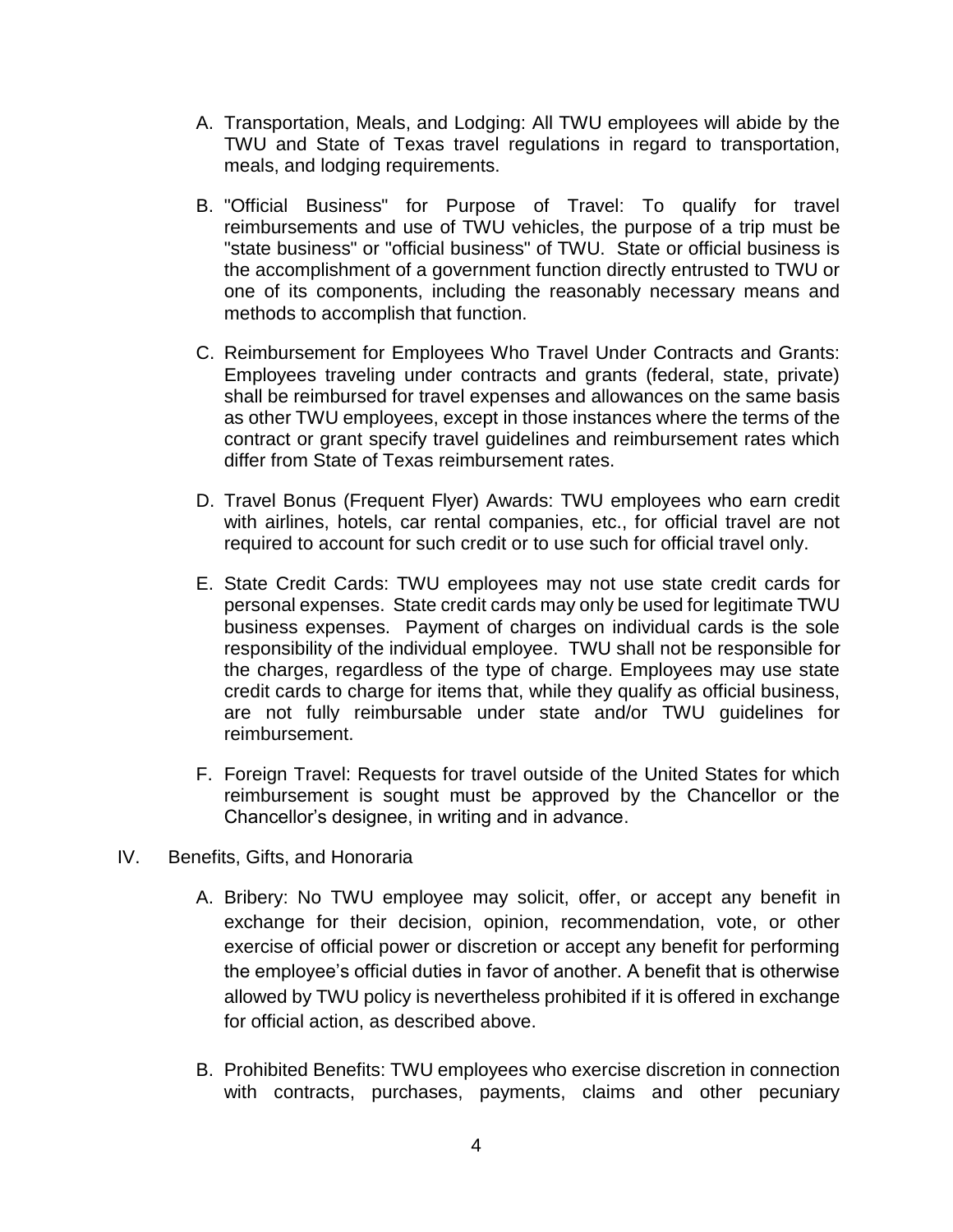transactions of government may not solicit, accept or agree to accept any benefit, gift, or service in the discharge of official duties from any person the employee knows or should know is interested in or is likely to become interested in any contract, purchase, payment, claim or transaction involving the employee's discretion.

C. Exceptions to Prohibited Benefits

The following are exceptions to the Prohibited Benefits:

- 1. A fee prescribed by law to be received by a public servant or any other benefit to which the public servant is lawfully entitled or for which they give legitimate consideration in a capacity other than as a public servant;
- 2. A gift or other benefit conferred on account of kinship or a personal, professional, or business relationship independent of the employee's status as a TWU employee;
- 3. A benefit to a public servant required to file a statement under Chapter 572, Government Code, or a report under Title 15, Election Code, that is derived from a function in honor or appreciation of the recipient if:
	- a. The benefit and the source of any benefit in excess of \$50 is reported in the statement; and
	- b. The benefit is used solely to defray the expenses that accrue in the performance of duties or activities in connection with the office which are nonreimbursable by the state or political subdivision;
- 4. A gift, award, or memento to a member of the legislative or executive branch that is required to be reported under Chapter 305, Government Code;
- 5. An item with a value of less than \$50, excluding cash or a negotiable instrument as described by Section 3.104, Business & Commerce Code;
- 6. An item issued by a governmental entity that allows the use of property or facilities owned, leased, or operated by the governmental entity; or
- 7. Transportation, lodging, and meals described by Section 36.07(b).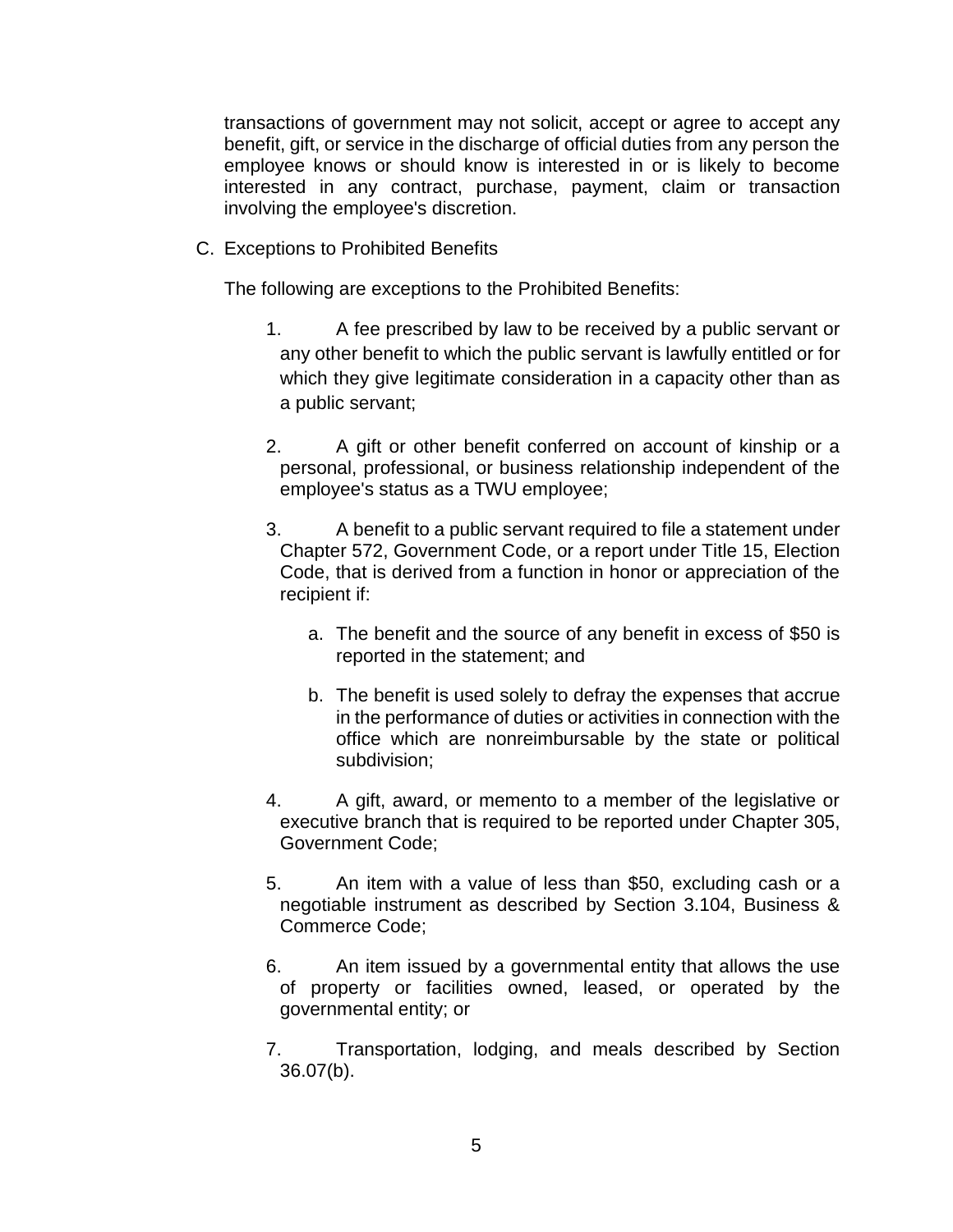- D. Donation of Benefit: An employee who receives an unsolicited benefit that they are prohibited from accepting by law may donate the benefit to a governmental entity that has the authority to accept the gift or may donate the benefit to a recognized tax-exempt charitable organization formed for education, religious, or scientific purposes.
- E. Gift Items: TWU employees shall disclose to the Chancellor any gift received in the course of official business having a value of more than \$250. The Chancellor shall disclose to the Board of Regents any gift received in the course of official business having a value of more than \$250.
- F. Awards: TWU employees may accept plaques and similar recognition awards, including achievement and recognition awards from TWU.
- G. Honoraria: TWU employees may not solicit, accept, or agree to accept an honorarium in consideration for services they would not have been asked to provide but for their official position or duties. This prohibition includes a request for or acceptance of a payment made to a third party if made in exchange for such services. However, they may accept the direct provision of or reimbursement for expenses for transportation and lodging incurred in connection with a speaking engagement at a conference or similar event. Meals provided as a part of the event or reimbursement for actual expenses for meals may also be accepted. Participation by the employee must be more than merely perfunctory.
- V. Public Officials and Political Activities
	- A. Entertainment: The legal prohibitions against acceptance of benefits apply to an official who accepts benefits from TWU. The "guest" exception to these prohibitions permit officials to accept certain benefits from TWU including tickets to athletic and entertainment events. If a TWU employee provides tickets to a public official to allow the official and/or their guests to attend an event, an officer of TWU will serve as host to the official and must attend the event.
	- B. Perishable Food Items: TWU employees may provide public officials with small, infrequent gifts of perishable food items delivered to their offices. These are not considered to be "benefits" for purposes of the provisions of the Penal Code prohibiting such.
	- C. Expenses for Public Officials: TWU may pay expenses in order to furnish information to state officials relevant to their official position, including presentations about the programs and services of TWU.
	- D. Use of Official Authority Prohibited: No TWU employee may use their official authority or influence or permit the use of a program administered by TWU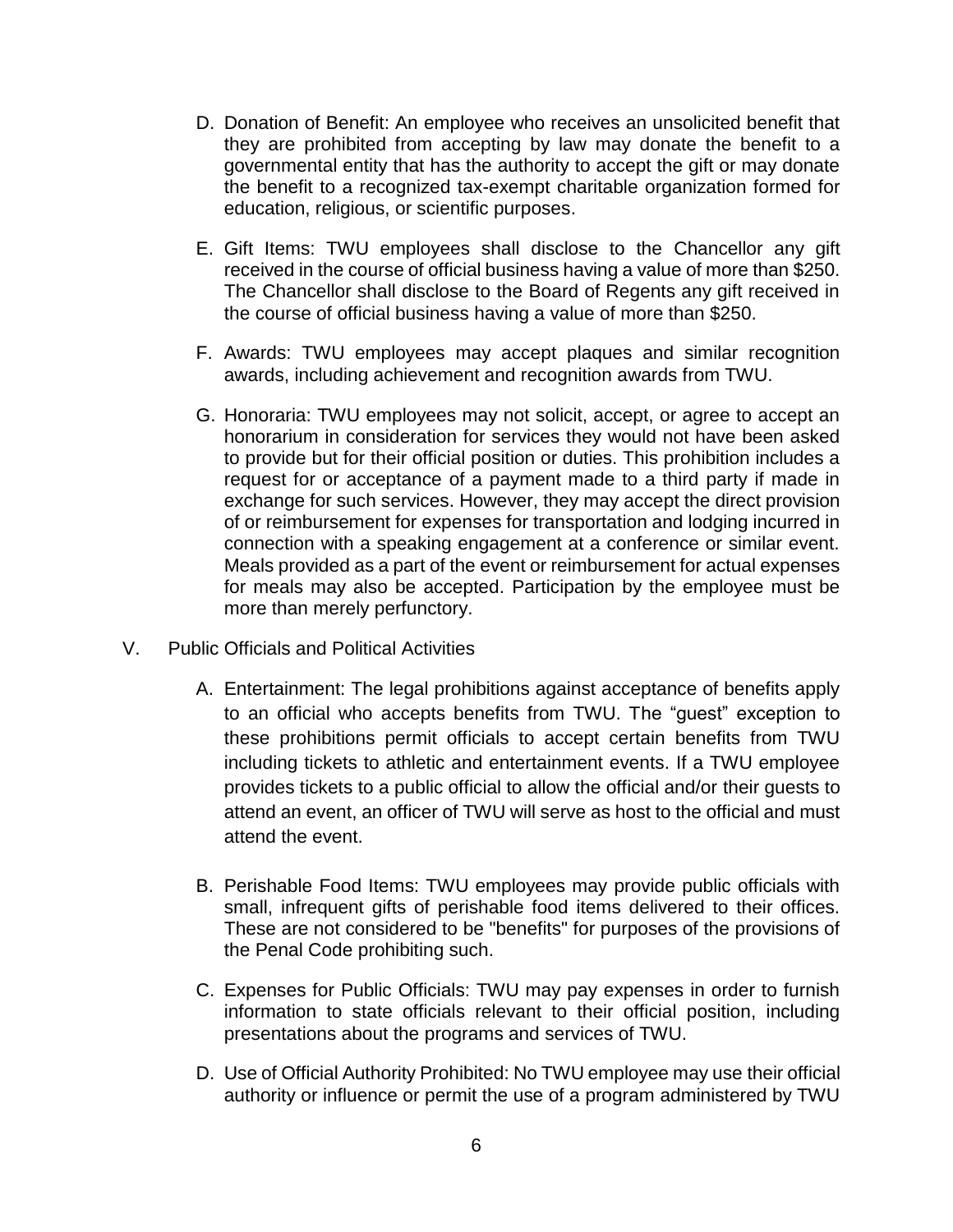to interfere with or affect the result of an election or nomination of a candidate or to achieve any other political purpose. No TWU employee may do any act or attempt to interfere with anyone who seeks to pay, lend, or contribute private funds or private property to a person or political organization for political purposes. Any TWU employee who violates either of these provisions is subject to immediate termination of employment in accordance with the Texas Government Code.

- E. Use of TWU Funds or Property: No TWU employee shall expend or authorize the expenditure of any TWU funds for the purpose of influencing the outcome of any election or the passage or defeat of any legislative measure. A state agency may not use any money under its control, including appropriated money, to finance or otherwise support the candidacy of a person for an office in the legislative, executive, or judicial branch of state government or of the government of the United States. Further, a TWU employee may not use a TWU-owned or TWU-leased motor vehicle to support the candidacy of a person for an office in the legislative, executive, or judicial branch of state government or of the government of the United States
- F. Voting and Political Participation: As employees of the State of Texas, TWU employees have the right of freedom of association and political participation guaranteed by the state and federal constitutions, except as limited by valid state laws. TWU employees shall be allowed sufficient time off to vote in public elections without a deduction from pay or from accrued leave time.
- G. Employees as Candidates and Officeholders: TWU employees who receive all or part of their compensation either directly or indirectly from funds of the State of Texas and who are not State officers, shall not be barred from serving as members of the governing bodies of school districts, cities, towns, or other local governmental districts. TWU employees may not receive a salary for serving as members of such governing bodies.
- H. Political Contributions from Employees: TWU employees may make personal contributions to candidates for office and political organizations, with the exception that no state employee may contribute personal services, money, or goods of value to a candidate campaigning for speaker of the Texas House of Representatives.
- VI. University Property and Services
	- A. Misuse of Authority: It is a violation of state law for TWU employees acting with the intent to obtain a benefit or with intent to harm another to intentionally or knowingly (1) violate a law relating to the employee's employment, or (2) misapply anything of value belonging to the government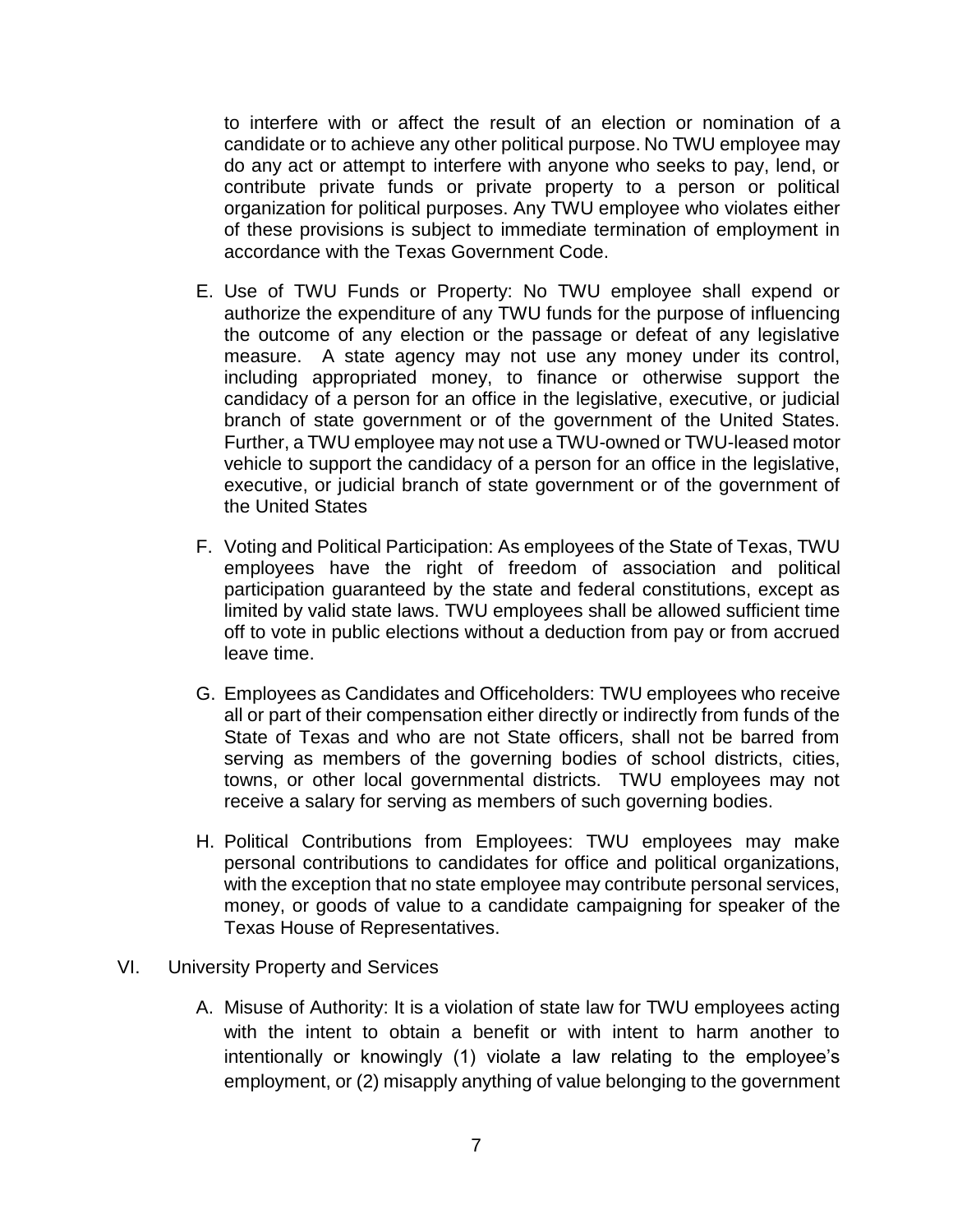that comes into their custody or possession by virtue of their office or employment.

- B. Misuse of Official Information: It is a violation of state law if a TWU employee, in reliance on information to which they have access in their official capacity and which has not been made public, 1) acquires or aids another to acquire a pecuniary interest in any property, transaction, or enterprise that may be affected by the information; or 2) speculates or aids another to speculate on the basis of the information.
- C. Telephones: TWU employees may need to make personal telephone calls from time-to-time during working hours. Normally, such use does not result in additional costs or damage to TWU and generally will not hinder the dayto-day operation of an office. Incidental use of TWU telephones during working hours by TWU employees for local calls is not considered to be a misapplication of state property and is permissible so long as it does not unduly interfere with the employee's assigned responsibilities or the normal functioning of an office. Use of telephones is considered to be a misapplication of state equipment if it results in additional costs being incurred by TWU, including long distance charges or damage to the equipment.
- D. Other TWU Equipment: No TWU employee shall entrust state property to any state official or employee or to anyone else to be used for other than state purposes. TWU employees shall not use TWU equipment or property for their own benefit or pleasure unless 1) suitable arrangements have been made in advance for payment of the agreed upon value of the use of such property or 2) the property consists of books from the library, recreational facilities, and other such items of well-established usage that are authorized for such use by TWU.
- E. TWU Vehicles: No TWU employee shall use any vehicle owned or leased by TWU for any purpose other than official business or activities of TWU. Employees may not use such vehicles in connection with any political campaign or for any personal or recreational activity.
- VII. Outside Employment and Consulting
	- A. The primary responsibility of TWU employees is the full and complete performance of all assigned duties and professional obligations. If additional employment should become necessary, such employment must not detract from the usefulness and performance of the employee. Outside employment may be allowed provided the following conditions are met:
		- 1. It does not interfere with the regular work of the employee;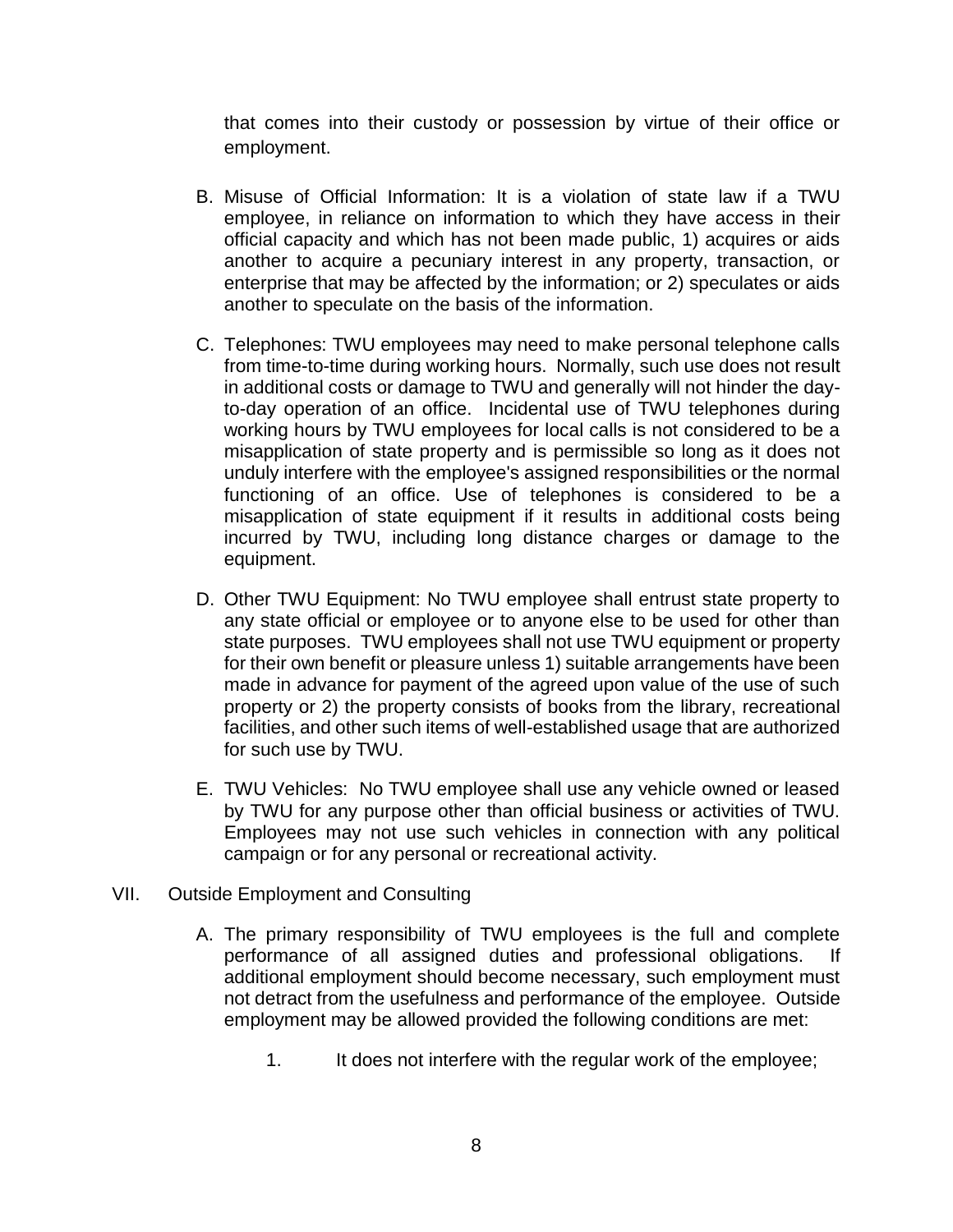- 2. It is reasonable in amount of time taken for outside employment and its related activities;
- 3. It does not require or induce the disclosure of confidential information acquired by reason of one's official position;
- 4. It or other compensation could not reasonably be expected to impair the employee's independence or judgment in the performance of the employee's official duties; and
- 5. The official connection of the employee is not used in connection with the employment.
- B. Disclosures shall be made annually using the Annual Request for Outside Employment and Consulting Form. The form must describe the nature and extent of the outside employment, and must be submitted to employee or official's immediate supervisor.
- C. The immediate supervisor will review the form and then determine whether the contemplated employment would interfere with full-time obligations or create a conflict of interest or the appearance of a conflict of interest between these outside commitments and the employee's responsibilities to TWU. The supervisor will provide written notice to the employee of either approval or disproval of the employee's request.
- D. When an employee is no longer engaged in outside employment, the employee must notify its immediate supervisor of the termination of employment. If an employee is to continue in an outside employment or consulting position, they must submit a new request for at the beginning of each academic year.

#### VIII. Dual Office Holding

Dual employment with the State of Texas must be disclosed to both TWU and the other state agency prior to the acceptance of the additional employment with the state and must be consistent with the prohibitions against dual office holding in the Texas Constitution. Those engaged in dual employment with the state must abide by all laws and regulations of TWU, the State of Texas, and the federal government. Disclosures shall be made using a form prescribed by the Chancellor and shall be submitted to employee or official's immediate supervisor.

IX. Oath of Office

All TWU employees are required to take the oath of office prescribed by law for employees of tax-supported institutions of higher education.

X. Results of Violations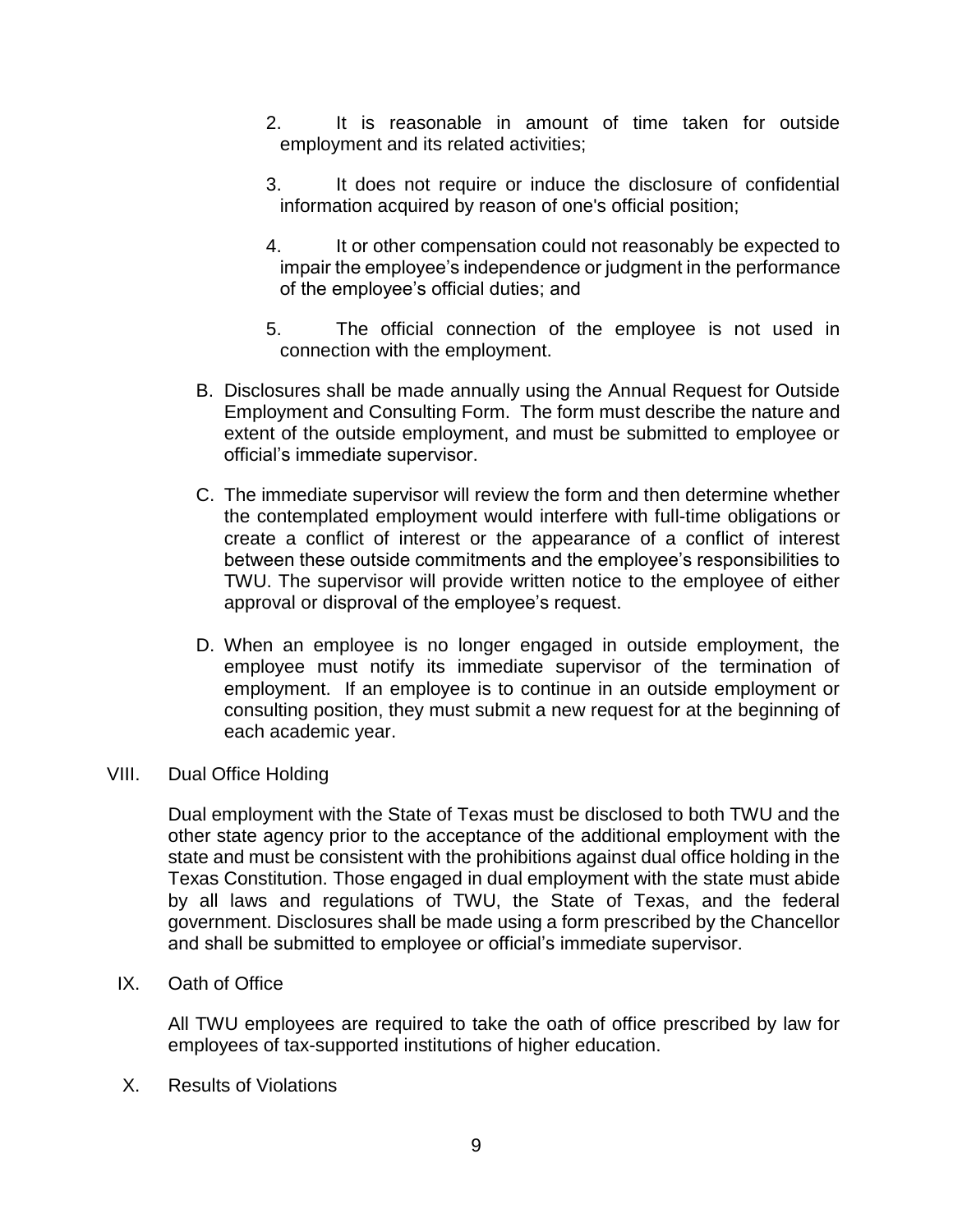A TWU employee who violates this Ethics Policy is subject to termination of the employee's TWU employment or another employment-related sanction. (URP 05.600: Staff Standards of Conduct and Disciplinary Process, URP 02.330: Faculty Responsibilities, Standards of Conduct, and Disciplinary Processes). In addition, such employee is subject to any applicable civil or criminal penalty if the violation also constitutes a violation of another statute or rule.

- XI. Reporting Fraud, Waste, Abuse, and Corruption
	- A. Policy and procedures for reporting fraud and fraudulent activities can be found in URP 01.215: Fraud and Fraudulent Activities.
	- B. If anonymity is required when disclosing waste, fraud, abuse, and corruption to appropriate authorities, TWU employees may use the TWU's [Ethics and](http://www.twu.edu/hotline/)  [Compliance Hotline.](http://www.twu.edu/hotline/)
- XII. Training of Employees

All TWU Employees must annually complete State Mandated Ethics Training. This presentation will provide training on TWU's policies governing conflict of interest, conflict of commitment and outside activities, governing the use of institutional resources, prohibiting officers and employees from acting as agents, and general standards of conduct. Employees may contact the Human Resources Manager of Employee Development and Communications to register for this training.

#### **REVIEW**

This policy will remain in effect and published until it is reviewed, updated, or archived. This policy is to be reviewed once every six years. Interim review may be required as a result of updates to federal and state law or regulations, Board of Regents policies, or internal processes or procedures.

#### **REFERENCES**

Tex. Const., Article XVI. §§1.40

Tex. Gov't Code Chapter 302, 553, 556, 572, 660, 661, and 226

Tex. Educ. Code Chapter 51

Texas Penal Code Chapter 36 and 39

Ethics Advisory Opinion No. 95 (1992)

Ethics Advisory Opinion No. 147 (1993)

Ethics Advisory Opinion No. 36 (1992)